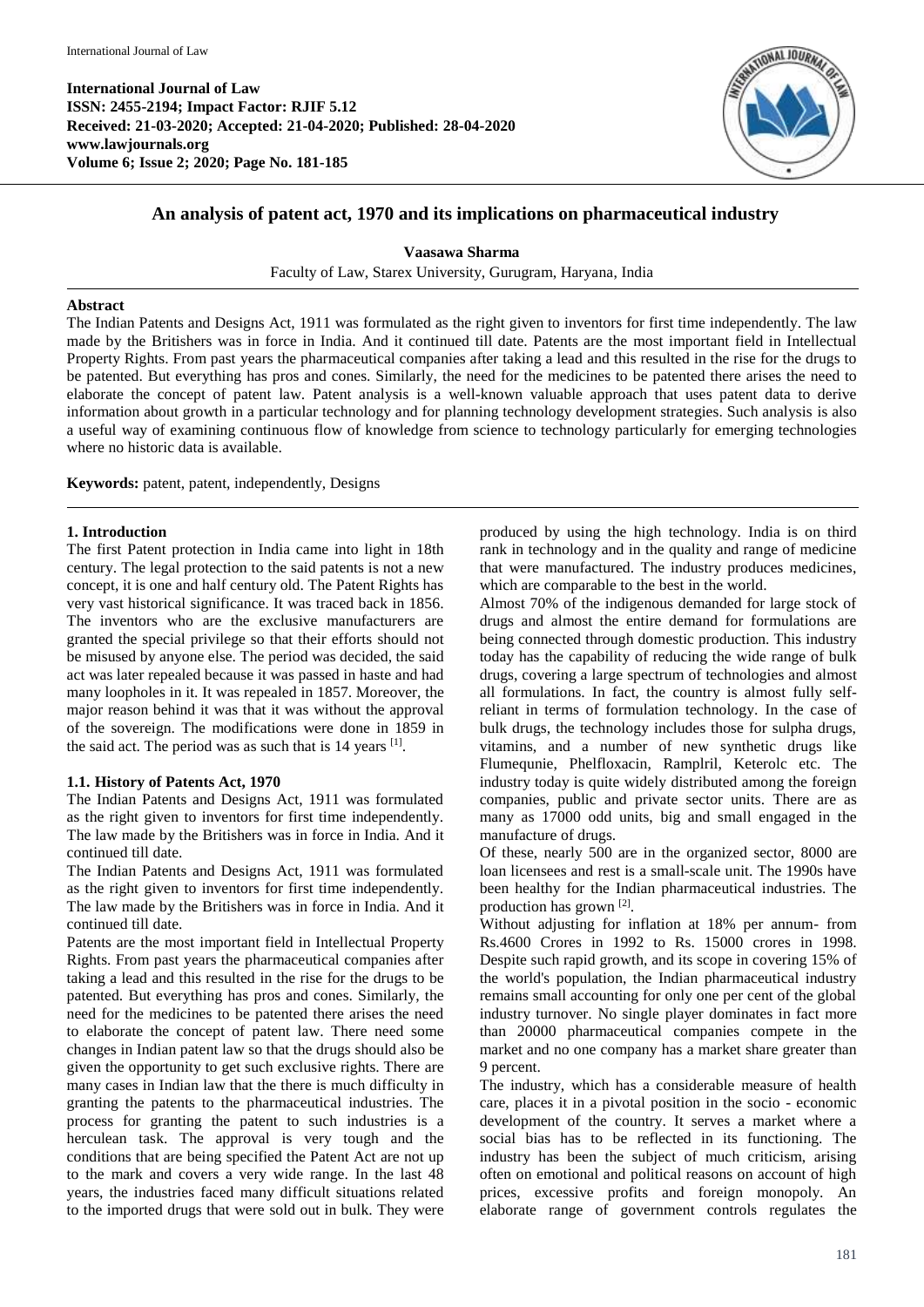functioning of the industry. In order to present its case by providing adequate information on pertinent issues and interpret itself to the public, the press, and the medical profession. Parliament and the government, the pharmaceutical industry formed a trade association in 1965 called the Organization of pharmaceutical Producers of India (OPPI).

### **2. An Analysis and the Patent Act 2005 Implications**

From a large-scale importer of finished drugs in the pre-war period and a mere processing industry with a production value of Rs.10 Crores at the time of the country's independence, it has grown into the largest chemical based industry manufacturing basic drugs out of primary raw materials and intermediaries, with an output of the finished products worth Rs. 300 Crores.

The industry began its development in an organised manner only in 1948. Until then it presented a picture of individual enterprises, sporadic in origin and in various stages of their growth. Though the national government which into power at that time started to give the industry a definite shape by including it within the larger frame work of the country's overall plan for industrialization, as detailed in the first five year plan (1951-56), it was only in the second plan that the industry was given its rightful place. In 1948, a survey was made of the country's industrial potential in every sector and a program of development was chalked out. The goals in different fields to be reached in a sequence of progressive self-reliance were set.

The pharmaceutical industry, it was felt, needed a regulated and planned development. With a view to developing it as an integrated industry the national government set up in 1953 a pharmaceutical inquiry committee and placed it in a classification that allowed both the government and private enterprises to set up manufacturing units [3].

(Development and Regulation) Act and put under the guidance of the Directorate General of Technical Development (DGTD). To ensure its functioning efficiently, a co-ordinating council was formed with members representing different interests concerned with drugs, including the medical profession.

At the commencement of the First five-year plan the pharmaceutical industry consisted of over 1700 manufacturing units, in the organised sector forming the core of the complex and the balance in the small-scale sector. Their total capital investment amounted to about Rs.24 Crores. Since then the industry has forged ahead. A significant feature of the industry's growth is that throughout, the manufacture of basic drugs has been accorded top priority with the result that the industry today is self-sufficient to a large extent in its raw material requirement. An important feature of the industry is the establishment of units in the public sector. The Hindustan Antibiotics Ltd., at Pimpri and the Indian Drugs and Pharmaceuticals Ltd., with its antibiotic plant at Rishikesh, synthetic drug plant at Hyderabad and surgical instrument plant at Chennai are the major units in the sector. When the Rishikesh and Hyderabad plants reach their full rated capacity very substantial increases in the output of the basic drugs will have been achieved. The public sector consists mainly of two major units viz., the Indian Drugs and Pharmaceuticals LTD (IDPL) and Hindustan Antibiotics LTD (HAL) which are engaged in the production of essential basic drugs like antibiotic and synthetic drugs and

formulations required for the National Health Program. The investment in these two units amounts to Rs.70 Crores about one third of the total investment in the industry. IDPL, which has Antibiotics plant at Rishikesh and Synthetic plant at Hyderabad has been operating on technology, imported from Russia through inter-government contracts and with loan assistance for the purchase of capital equipment and also technical assistance. The drug industry in India today is broadly composed of two sectors:

- 1. Public sector
- 2. Private sector

# Which can be further divided into:

Large scale (better known as organized sector) and small sector Drug manufacturing consists of two distinct activities: manufacture of bulk drugs, which is capital intensive, with an investment turnover ratio of 1:1 to 1:1:5. Manufacturing of formulations consists of conversion of bulk drugs, (imported or indigenous) into dosage forms. While capital investment in this activity is comparatively less, it however, requires highly sophisticated marketing and merchandising practices thus making it very much market intensive. As of 1974-75, the total production of the DPI is estimated at Rs.594 Crore. Of this, share of the Indian sector including the public sector came to Rs.257 Crore or a little over 43 percent of the total. It may be noted that the combined total of bulk drugs and formulations in the midseventies added up to Rs.708 Crores. Of this, the value of formulations came to Rs.586.67 Crore, or about 83 percent, as against 17 percent in the case of bulk drugs. Thus, in the mid-seventies, the Indian sector had a larger share than the foreign sector. The ratio of formulations to bulk drugs came to 1:4:49 and 1:5:33 for the Indian sector and foreign sector respectively; the difference in the ratios between the two sectors was rather negligible. During the latter half of the seventies, the proportions of bulk drugs to formulations by the Indian sector suffered a 42 significant decline from 55.56 percent to 42.24 percent whereas the foreign sector increased its share from 44.44 percent to 57.76 percent [4].

The data regarding the bulk drugs production for the mideighties revealed that the bulk drugs production of MNCs have further deteriorated. Close to 40,000 to 60,000 formulations are available as on date, the peculiarity of drug marketing being that it is the doctor who is the actual target of the high pressure selling." With a low level of per capita income as well as the unequal distribution of income, the size of the Indian market is small". With the government able to purchase a bare 1-% of the total amount of the pharmaceutical products marketed, it is private purchases that hold the key. Therefore, the skewed pattern of demand for drugs, identical to the skewness in income distribution ensures the proliferation of inessential drugs in the market. There are about 250 bulk drugs or active ingredients of medicines being produced in India. An equal number is imported. From these 500 odd bulk drugs, about 250 companies in the organized sector manufacture nearly 20,000 formulations or dosage forms in different strengths and packs. In addition, there are several thousand small manufacturers who produce about an equal number or perhaps more of the same drugs in much dosage form strengths and packs. In fact, the number of basic drugs used in our country is less than any developed countries. Even the number of drug forms is not different. The number of companies proliferated by the mid-eighties to about 24,000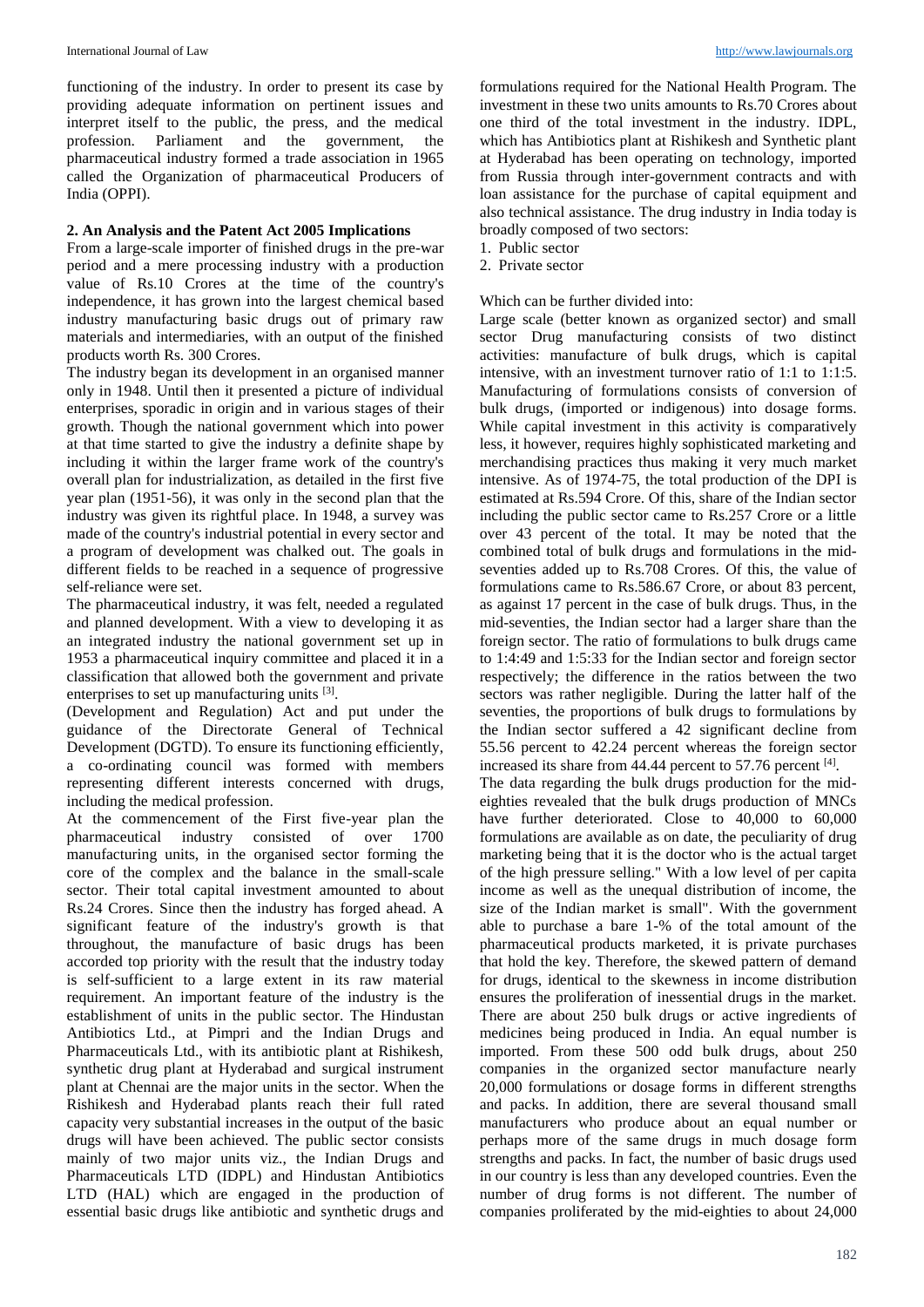and of these less than two per cent of them were in the organized sector whose activities were controlled and monitored by the Central government. The balance was in the small-scale sector under the control of state governments. Even though the Drugs control authority was responsible for the quality of products marketed by all sectors, it was impossible to continuously police over 60,000 packs from 24,000 companies, spread all over the country. The economic reforms announced in 1991 have often been heralded as an opening of a new chapter for the Indian industry. Chandrasekar and Kaliyamoorthy (1999) opined that this industry thrives on factors like low cost manufacturing, price competitiveness, cheap skilled labor, raw materials and economies of scale among others. According to VK Sareen (1999) India is in a position to meet 70 percent of the country's requirements of bulk drugs and almost all the demands for the Formulations.

There are more than one thousand bulk drug manufacturers and more than 50000 formulations which are available to the public through 5 lakh chemists all over the country.

D.Bhadury (1987) suggests that the process of consolidation through mergers and acquisitions has become a common phenomenon in the global pharmaceutical Industry. This process has started in India too. As the market grows and profitability improves, Indian pharmaceutical companies, either on their own or more likely in association with international companies, could become a source of low-cost manufacturing as well as R&D. The Indian economy has seen the rise in merger and acquisition activity since the liberalization process gathered momentum from 1991 onwards and pharmaceutical industry is not an exception. The number of M&As has been increasing and each industry is witnessing change. Vinayshil Gautam and Vinnie Venma (1995) while analyzing the various industries, the privatization of industries like power steel and telecom has thrown open new opportunities. The spate of M&As has increased due to the changes in the economic policies. Companies have gone in for M&As to exploit the opportunities thrown open by the environment. They have gone in for strategic alliances, marketing pacts, and R&D arrangements, forward and backward integration deals through franchising contracting and licensing in order to achieve their ambitions.

Vinayshil Gautam and Vinnie Verma," found that related M&As are those are in line with the current activities of an organisation i.e., same product line or a backward/forward integration viz., buying. The same source of raw materials or distribution strength in the same area of operations. During the year 1993-96, the number of M&As in pharmaceuticals are seven, which takes the third position among all the industries. The acquisition of Tata Phamia by Merind suggests increasing the martlet presence, a larger field force, wider distribution and a strong presence in the markets of northeast India and Russia<sup>[5]</sup>.

In fact as is evident from the earlier surveys on the industry, V. Venkateswaran (1981) the pharmaceutical sector has made significant progress both in the public and private sectors despite many difficulties in the shape of nonavailability of raw materials, power shortage and strained labor relations. According to Roy Pinto (1998) the sector can be broadly divided into 168 segments of which the top 30 make up 67 percent of the total Indian pharma industry of Rs.10, 000 Crores.

The United Nations Centre in Transnational Corporations

(1984) in their study quoted that the structure of pharmaceutical market is admittedly monopolistic or oligopolistic.

Exports have risen from a meagre Rs.3 Crores in 1965-66 to Rs.4978 in 1997-98 as is evident from the above table. Exports of formulations by the end of the eighth five-year plan are estimated to be around Rs.4.5 billion. India's major export destinations for bulk drugs and formulations include the Russian Federation, Germany, the USA and Switzerland, with Russia taking a 25 percent share of these products.

Michael Porter (1986) asserted that there are two basic steps to attain the competitive advantage. First firms may pursue a strategy of low costs, which enables them to offer similar products at lower prices than those charged by the competitors. Second, firms may pursue a strategy of differentiation - that is, one of trying to convince customers that their products have unique benefits that offset their premium prices. Both these strategies have the same effect: They increase the perceived benefits of the product. M.A.McGinnis and M.R.Ackelsberg (1983) identified the need for innovation in organizations. Innovation management means creating an organizational climate that favors innovation, creating an innovative organization and harnessing individual innovation. Effective innovation management depends on the firm capitalizing on the external environment, creating a firm and a climate favorable to innovation, and effectively managing creative individuals. Raj Smarta, (1999) a leading pharmaceutical consultant mentioned for any organization, innovation is a distinctive capability that yields competitive advantage and aids performance. Managing innovation is expensive and risky. When innovation is highly appropriate and timely the innovating firm as a winner, takes the full cake. This is frequently the case in the pharma industry. In markets, such as these, potential participants need to carefully consider whether they wish to enter at all. If there are many players, it is quite possible that their combined expenses will exceed the value of the prize for which they are competing. A variety of strategies can be applied to overcome these difficulties: Commitment from the company

- Timing and cost effectiveness
- $\blacksquare$  Investment in basic research
- Evolution through exploitation of gene therapy and cell therapy is likely to take charge of future innovations EPP team (1999) conducted a study to find the importance of innovation in the pharmaceutical industry and came up with the findings that if the Indian pharmaceutical industry has to emerge as a global player, the crux is innovation. This includes protection of intellectual property, fiscal policies towards free market in pharmaceuticals, government support of basic research in country on specific diseases and indigenous medicine, strengthening regulatory systems:

Dr. R.K. Srivsatava,"How to make an effective marketing plan to combat competition'', suggested that the marketing plan be like a religious book to any marketing personnel. Unfortunately, due to lack of understanding, no involvement, and little follow-up in many companies it has become like rituals, which is performed by few individuals. In fact, marketing plan recommends strategies but it do not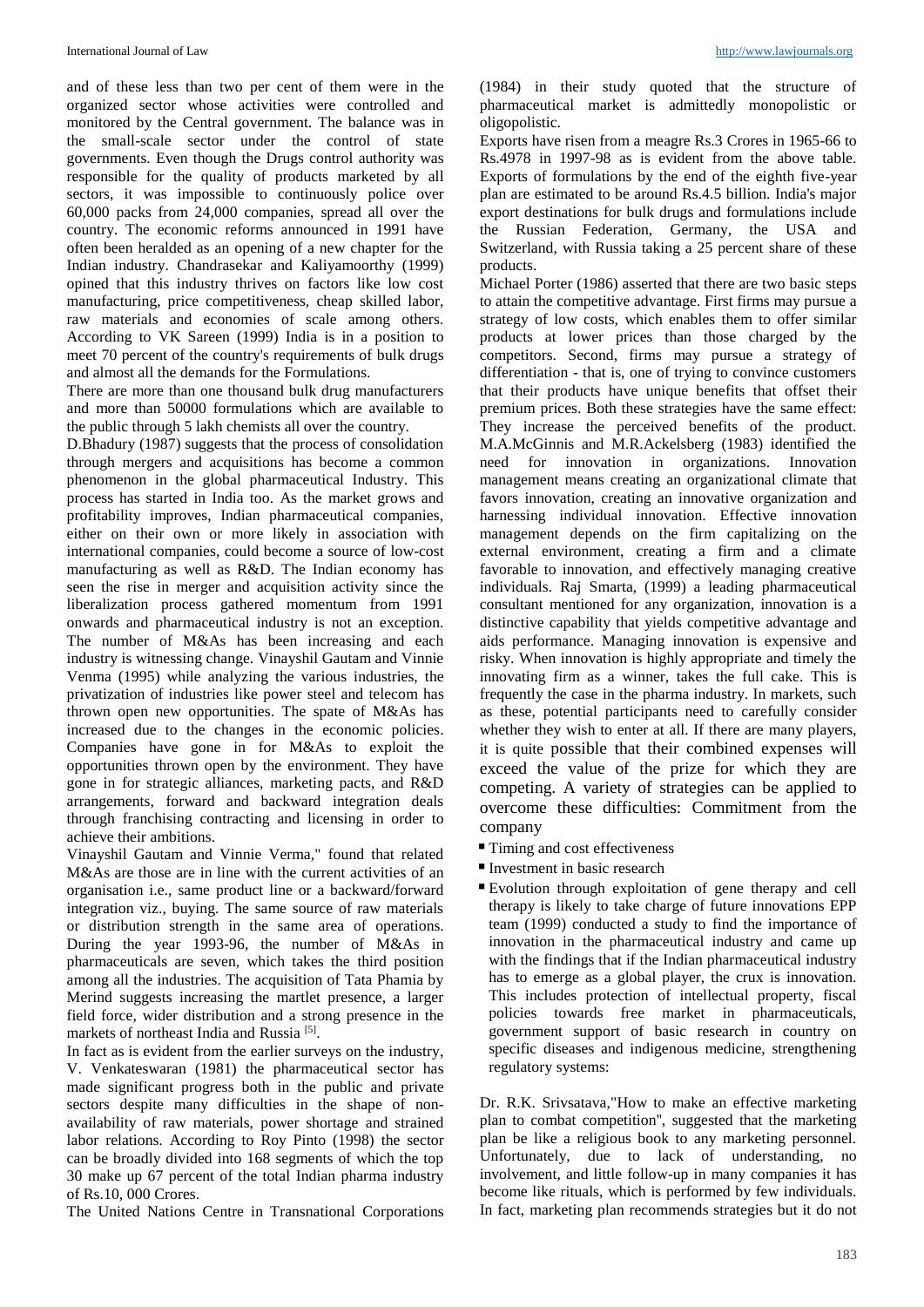justify the recommendation. It should hence discuss in detail about each strategy and its likely impact with respect to sales and profit. It should justify and rationalize the reasons for adopting such strategy. The implementation of the marketing plan is possible if only the people in preparation of the marketing plan are also included and also train the concerned people and review on a quarterly or monthly basis the performance. Companies must improve in this area which is very much neglected but very important aspect. It can take the company to the top or paralyze it. Neil Borden (1964) provided the idea for marketing mix and mentioned that marketing driven company's control and integrate a variety of complex business activities that are commonly referred to as the marketing mix. In the traditional approach to marketing, the marketing mix is the set of tools and techniques- the product, its pricing and distribution and its marketing communication - used by a company to market its product at a profit Kay (1993) found that long term competitive advantage derives from capabilities "which other firms lack', that are 'underpinned' by 'supporting strategies' in a specific 'industry' to gain market advantage against specific rivals [6].

Neil Borden (1964)" provided the idea for marketing mix and mentioned that marketing driven company's control and integrate a variety of complex business activities that are commonly referred to as the marketing mix. In the traditional approach to marketing, the marketing mix is the pair of tools and techniques- the product, its pricing and distribution and its marketing communication used by a company to market its product at a profit.

Raj Smarta identified that traditionally positioning strategies in the pharmaceutical industry have been exclusively built around the technical aspects of the product. He advocated with the relative advantage on the product not forthcoming; companies have to rely on several other positioning measures like related to a specific attribute or to Use or application etc.

According to Suresh Sukheja (1999), product management in pharmaceutical industry is the most important function. He narrates the duties of product mangers is to develop and promote the market share of his products by adopting various marketing techniques as well as strategic positioning of products, thereby putting into use the knowledge and information of the product manager concerned. In these days, where a plethora of brands is in existence in the market, a product manager's job is one of the toughest and it takes a lot of talent to successfully devise a strategy for any product.

# **3. Conclusion**

Pharmaceutical market is the most trending and growing field in the form of development and profit shares. India is one of the largest hubs of the global pharmaceutical market. Total contribution of the Indian Pharmaceutical market in the total business is US \$ 6 billion. Indian market is growing very high pace, and many companies contribute to the everincreasing drug and pharma demand. From the above research of the statistics of the different pharmaceutical companies, it was found that companies are giving each other a tough competition. Along with this, number of patents filled by different companies has been increasing ever since.

Companies today stick to the Darwin's principle of survival of the fittest. Companies like Torrent pharmaceuticals and Cadila Healthcare Limited have highest expenditure in R&D, and their new patent filing percentage have been increasing in the past few years. Percentage of revenue for these companies also increased in last few years. Company's overall performance is determined by the Research & Development of the company. From statistics, it has been found that Indian companies have filed maximum number of patents in the last five years. This makes the pharma market of the India a very famous destination for the companies to establish in India.

It has been concluded that Pharmaceutical market is the most trending and growing field in the form of development and profit shares. India is one of the largest hubs of the global pharmaceutical market. Total contribution of the Indian Pharmaceutical market in the total business is US \$ 6 billion. Indian market is growing very high pace, and many companies contribute to the ever-increasing drug and pharma demand. From the above research of the statistics of the different pharmaceutical companies, it was found that companies are giving each other a tough competition. Along with this, number of patents filled by different companies has been increasing ever since.

Companies today stick to the Darwin's principle of survival of the fittest. Companies like Torrent pharmaceuticals and Cadila Healthcare Limited have highest expenditure in R&D, and their new patent filing percentage have been increasing in the past few years. Percentage of revenue for these companies also increased in last few years.

Company's overall performance is determined by the Research & Development of the company. From statistics, it has been found that Indian companies have filed maximum number of patents in the last five years. This makes the pharma market of the India a very famous destination for the companies to establish in India.

# **References**

- 1. Acharya NK. 'Intellectual Property Rights', S. P. Gogia Publications, Hyderabad, Fifth Edition, 2007.
- 2. Bansal I, Purohit H. 'Intellectual Property Rights: The Emerging Issues for Industry', WISDOM, Banasthali University (Edited), Rajasthan, 2004.
- 3. Das JK. 'Intellectual Property Rights', Kamala Law House, Kolkata, First Edition, 2008.
- 4. Baker D. 'Stagnation in the drug development process: Are patents the problem', The ICFAI Journal of Intellectual Property Rights, 2008, 7(1).
- 5. Bazzle T. 'Pharmacy of The Developing World: Reconciling Intellectual Property Rights in India with The Right to Health: TRIPS, India's Patent System and Essential Medicines', Georgetown Journal of International Law, 2011, 42(3).
- 6. Bhasin A. 'Networking Technologies: Driving Pharma Industry Growth', The Hindu, Business Line, September 26, 2007.
- 7. Dangi A. 'What changes does our Patent Act need?', The Economic Times, December 21, 2004 Datta, J., 'Why MNCs don't bring blockbuster drugs into India', The Hindu, Business Line, February 28, 2008.
- 8. Aaron D Charfoos. How Far Have We Come, and Where Do We Go from Here: The Status of Global Computer Software Protection under the TRIPS Agreement, 22 NW. J. INT'L L. & BUS. 261, 2002. http://scholarlycommons.law.northwestern.edu/njilb/vol 22/iss2/16 (last